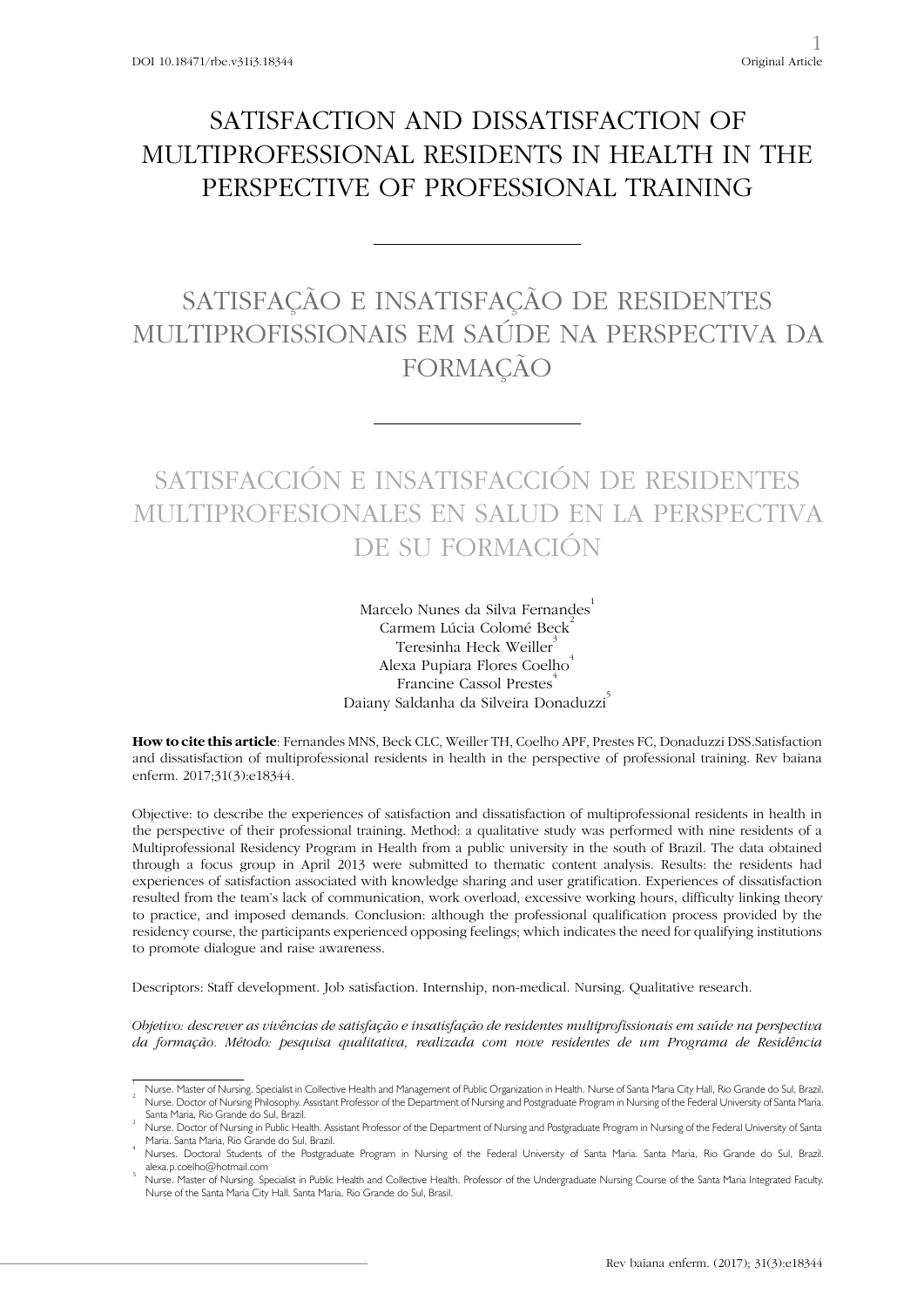*Multiprofissional em Saúde de uma universidade pública do Sul do Brasil. Os dados, produzidos por meio de grupo focal realizado em abril de 2013, foram submetidos à análise de conteúdo na modalidade temática. Resultados: os residentes possuíam vivências de satisfação relacionadas ao compartilhamento de conhecimentos e gratificação do usuário. As vivências de insatisfação davam-se pela falta de comunicação na equipe, sobrecarga de trabalho, extensa carga horária, dificuldade na articulação da teoria com a prática e demandas impostas. Conclusão: os participantes vivenciavam sentimentos opostos, apesar de o processo de formação dos residentes conferir-lhes satisfação, o que indica a necessidade de diálogo e sensibilização das instituições formadoras.*

*Descritores: Desenvolvimento de pessoal. Satisfação no emprego. Internato não médico. Enfermagem. Pesquisa qualitativa.*

*Objetivo: describir las vivencias de satisfacción e insatisfacción de los residentes multiprofesionales en salud en la perspectiva de su formación. Método: investigación de enfoque cualitativo, realizada con nueve residentes de un Programa de Residencia Multiprofesional en Salud de una universidad pública del Sur de Brasil. Los datos, obtenidos a través de un grupo focal, realizado en abril de 2013, fueron sometidos al análisis de contenido en la modalidad temática. Resultados: los residentes poseían vivencias de satisfacción relacionadas a los conocimientos compartidos y a la gratificación del usuario. Las vivencias de insatisfacción se debían a la falta de comunicación en el equipo, la sobrecarga de trabajo, una extensa carga horaria, la dificultad en la articulación entre la teoría y la práctica y, a demandas impuestas. Conclusión: los participantes vivenciaban sentimientos opuestos, a pesar de que el proceso de formación de los residentes les confería satisfacción, lo que indica la necesidad de diálogo y sensibilización de las instituciones formadoras.*

*Descriptores: Desarrollo de personal. Satisfacción en el trabajo. Internado no médico. Enfermería. Investigación cualitativa.*

#### **Introduction**

The *Política Nacional de Educação Permanente em Saúde* (PNEPS – National Policy on Continuing Health Education) was created in 2004 as a strategy for the development of health professionals, particularly for the *Sistema Único de Saúde* (SUS – Unified Health System)<sup>(1)</sup>. In this perspective, the *Residências Multiprofissionais em Saúde* (RMS – Multiprofessional Residencies in Health) began to be covered by the Ministry of Health through Inter-Ministerial Decree number  $2117/2005^{(2)}$ . In 2007, the Inter-Ministerial Decree number 45 acknowledged this category of health qualification as a specialization characterized as service teaching on a graduate  ${\rm level}^{(3)}$ .

The RMS Programs are one of the strategies to rethink the qualification process through the interaction of practices and knowledge of the professions involved. Moreover, they seek qualification of care and the work process of teams, in addition to the teaching-service interaction. Thus, these programs represent a tool that improves the qualification and training of workers for the  $SUS^{(4)}$ . Furthermore, the interdisciplinary essence gives an innovative

approach to programs, through a process of group qualification included in the same field of work, in terms of specific cores of knowledge for each profession.

Given the key role of residents in this process, it is important to consider their perceptions as individuals involved in the qualification process. The experiences of satisfaction and dissatisfaction are intertwined with the relationships that workers establish with their work centers. Despite undergoing the qualification period, residents experience health work by applying their professional competences. Thus, experiences of satisfaction and dissatisfaction are feelings that permeate their work routine, which may affect their mental health.

The concept of work satisfaction is explored in different areas of knowledge, such as psychology, sociology, and administration, among others. This concept is complex, as there is a wide range of definitions. However, most of the literature indicates that workers have individual needs and work satisfaction is associated with the level at which such needs are met  $\overset{(5)}{.}$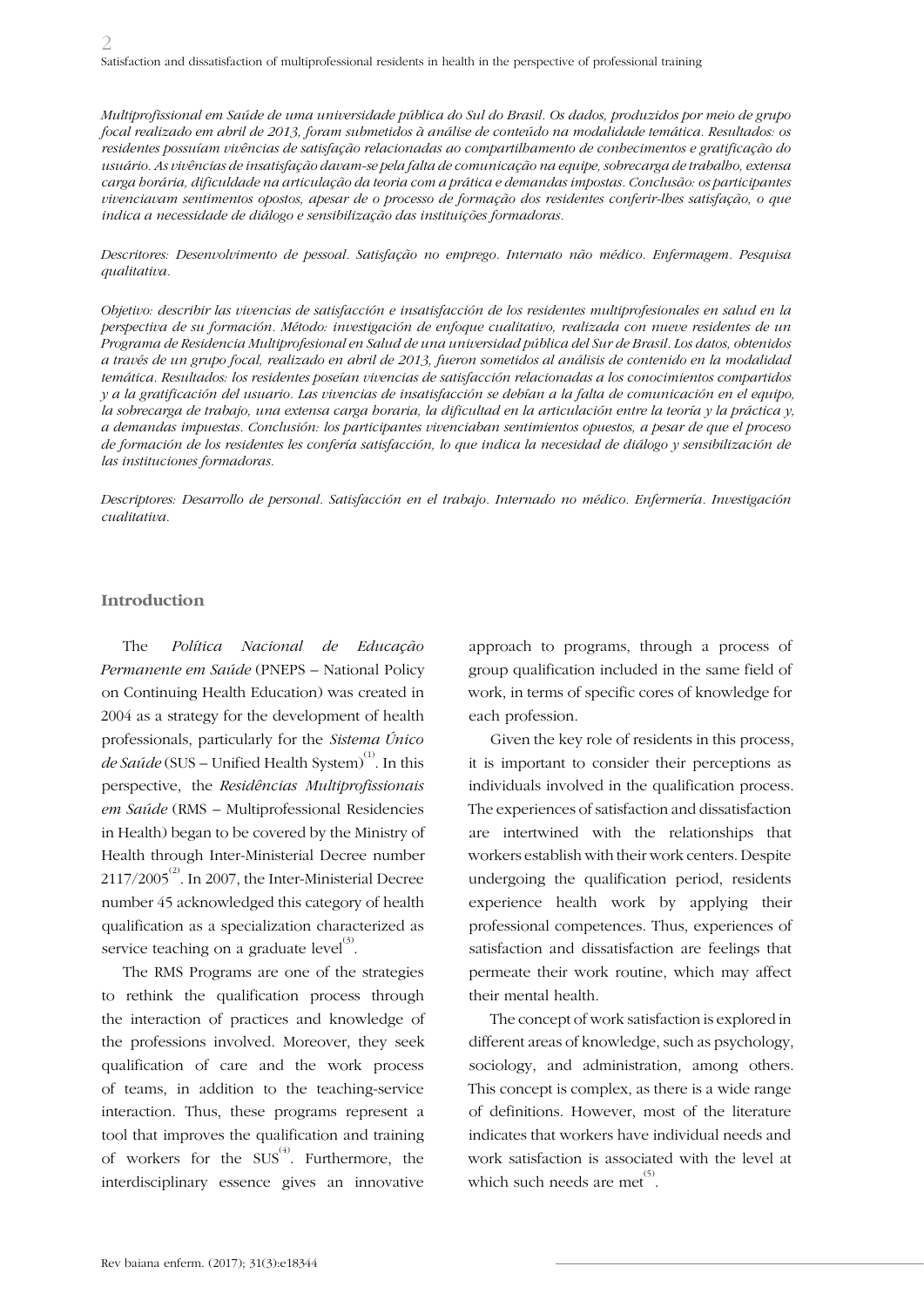Satisfaction in the context of health professionals has been discussed internationally $^{\textrm{\tiny{(5-6)}}}$ . Motivation for work is intrinsic to the individuals who work, resulting from the need to meet challenges and objectives. Additionally, being involved with challenging tasks, work flexibility, autonomy, and participation in decision making significantly improves work satisfaction. In the context of health professionals, the connection between work motivation and satisfaction depends on subjective perceptions and experiences  $\overset{\text{\tiny{(6)}}}{.}$ 

In Brazil, work dissatisfaction is considered to be associated with workers' suffering and mental distress. Thus, there is the need to invest in studies that investigate the strategies used by health professionals seeking satisfaction, apart from the resources and actions capable of optimizing them<sup> $(7)$ </sup>. Further, there is the need to perform studies with health professionals of distinct realities to help to achieve the quality of life and work satisfaction  $\overset{\text{\tiny{(8)}}}{\cdot}$ .

A study showed that, despite having pleasurable experiences in their qualification process, multi-professional residents in health reported having experiences of routine suffering, distress and frustration, which interfered with both their work process and learning<sup>(9)</sup>. Although some research projects approach subjective experiences of multi-professional residents in health<sup> $(9-10)$ </sup>, no studies dealing with such aspects in the perspective of work satisfaction and dissatisfaction have been found until now.

Aiming to fill this gap, the objective of the present study was to describe the experiences of satisfaction and dissatisfaction of multiprofessional residents in health in the perspective of professional qualification.

## **Method**

A descriptive and exploratory study with a qualitative approach was conducted. This was the study design selected because it seeks to understand the universe of meanings, reasons, aspirations, attitudes, beliefs, and values, enabling the description of the experience of

reality and phenomena that cannot be reduced to the operationalization of variables $\sum_{i=1}^{(11)}$ .

This study was developed with residents of a Multiprofessional Residency Program in Health of a public university in the south of Brazil. This program was subdivided as follows: *Programa de Residência Multiprofissional Integrada em Gestão e Atenção Hospitalar no Sistema Público de Saúde* (PRMIGAH – Integrated Multiprofessional Residency Program in Hospital Care and Management in the Public Health System), covering the chronic-degenerative, mother-baby, and onco-hematology specialties; *Programa de Residência Multiprofissional Integrada em Sistema Público de Saúde* (PRMISPS –Integrated Multiprofessional Residency Program in the Public Health System), covering primary/family care and health surveillance; and *Programa de Residência Multiprofissional Integrada em Saúde Mental no Sistema Público de Saúde* (PRMISM – Integrated Multiprofessional Residency Program in Mental Health in the Public Health System) $^{(12)}$ .

These courses are characterized as graduate courses with duration of two years and 60 hours of weekly activities, of which 80% are practical activities (48 hours per week) and 20% are theoretical and theoretical-practical activities (12 hours per week), totaling 5,760 credit hours. They included professionals from the following areas: exercise science, nursing, pharmacy, physiotherapy, speech therapy, nutrition, psychology, dentistry, social work, and occupational therapy $^{(12)}$ .

The inclusion criterion for the present study was as follows: to be a multi-professional resident in health enrolled in the second year of one of the Residency Programs. Such choice was due to the fact that these residents had taken all theoretical disciplines and experienced different situations in practical activities. Residents who were on a leave for any reasons during data production were excluded from this study.

The PRMIGAH included 59 enrolled residents; the PRMISPS, 16 residents; and the PRMISM, 19 residents. For the selection of participants, five residents from each of the three Residency Programs were randomly selected, totaling 15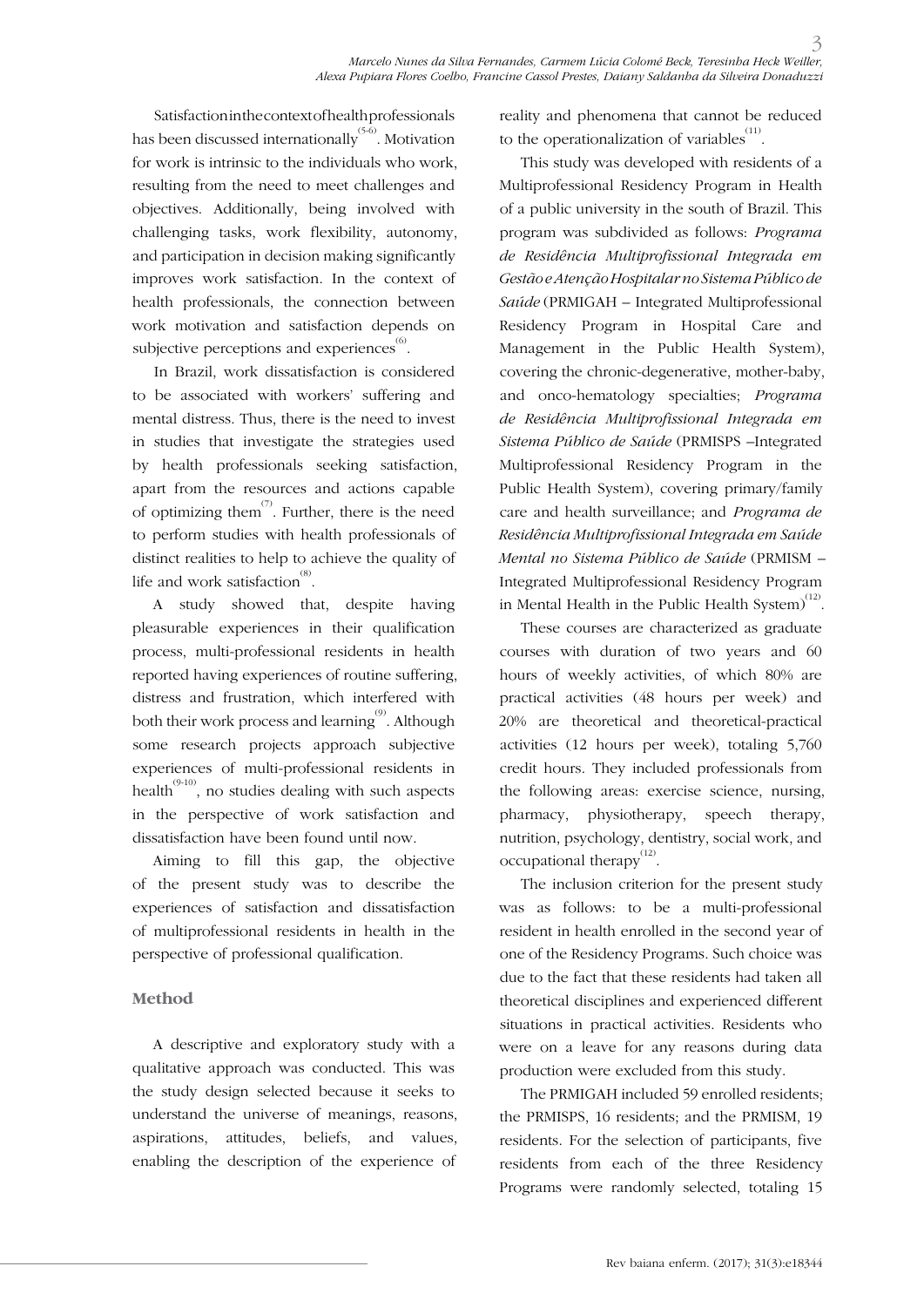individuals, who were invited to participate in this study. This selection was performed manually and randomly, based on a list provided by the Program Coordination Office, which included the following information: resident's name, specific area of professional qualification, email address, telephone, and respective specialty in which they were enrolled. Of all 15 selected residents, nine were interested in participating in the study. They were released from their activities by the respective programs to participate in data production.

To achieve this, the focus group (FG) technique was applied. This technique is used in qualitative research, so that participants can reflect on a specific topic, being adequately encouraged to develop a discussion<sup> $(13)$ </sup>. A total of three meetings were held in April 2013, with a mean duration of two hours. The setting was a room located in the university with which the residency programs are associated, due to the closeness and easy access for them. The physical structure provided the privacy required for the study.

Apart from the residents, the researcher responsible for the groups and two observers participated in the meetings. These observers helped to record speech and to identify the respective residents who spoke, to observe nonverbal language, and to develop a summary of discussions, which was read at the end, so that participants could add, correct or contribute with other data. Meetings would begin with the following question: What experiences stood out in your qualification process and relationship with the teaching staff (instructors, tutors and professors), health service workers, users and managers? Meetings were audio recorded with participants' consent and data were transcribed in a text editor. Subsequently, they were read thoroughly, as researchers sought evidence to further understand the content. Data were submitted to content analysis technique in the thematic category, which was developed in three stages: pre-analysis, exploration of material and treatment of the results obtained, and interpretation<sup>(11)</sup>. Each resident was identified

by the letters MR, Multiprofessional Resident, followed by a cardinal number (MR1, MR2, MR3, MR4, MR5...), aiming to preserve data confidentiality.

The present study followed the guidelines of Resolution 466/12 issued by the National Health Council, which regulates human research. All participants signed an Informed Consent Form. This study was approved by the institution's Research Ethics Committee under the *Certificado de Apresentação para Apreciação Ética* (CAAE – Certificate of Submission for Ethical Appreciation) number 3934413.8.0000.5346 from March  $25^{th}$ 2013.

### **Results and Discussion**

In this section, research participants were characterized, followed by the thematic categories: Experiences of satisfaction of multiprofessional residents in health; and Experiences of dissatisfaction of multi-professional residents in health.

Of all nine multiprofessional residents in health who participated in this study, two of them belonged to the PRMIGAH; three to the PRMISPS; and four to the PRMISM. The following professional categories were represented: nursing, pharmacy, nutrition, psychology, social service, and occupational therapy.

Regarding the socio-demographic profile, females predominated (n=7). The majority of residents were single (n=6) and had no children (n=7), and their mean age was 27.9 years.

## *Experiences of satisfaction of multiprofessional residents in health*

Among the experiences of satisfaction of residents, the opportunity of multiprofessional work stood out, which was associated with learning, growth, and quality of actions, as shown in the following extracts:

*What makes me happy is to be able to share it with other areas of knowledge and this is essential. When we have multi-professional actions that work out, we realize things happen in a good way* [...] (MR 2).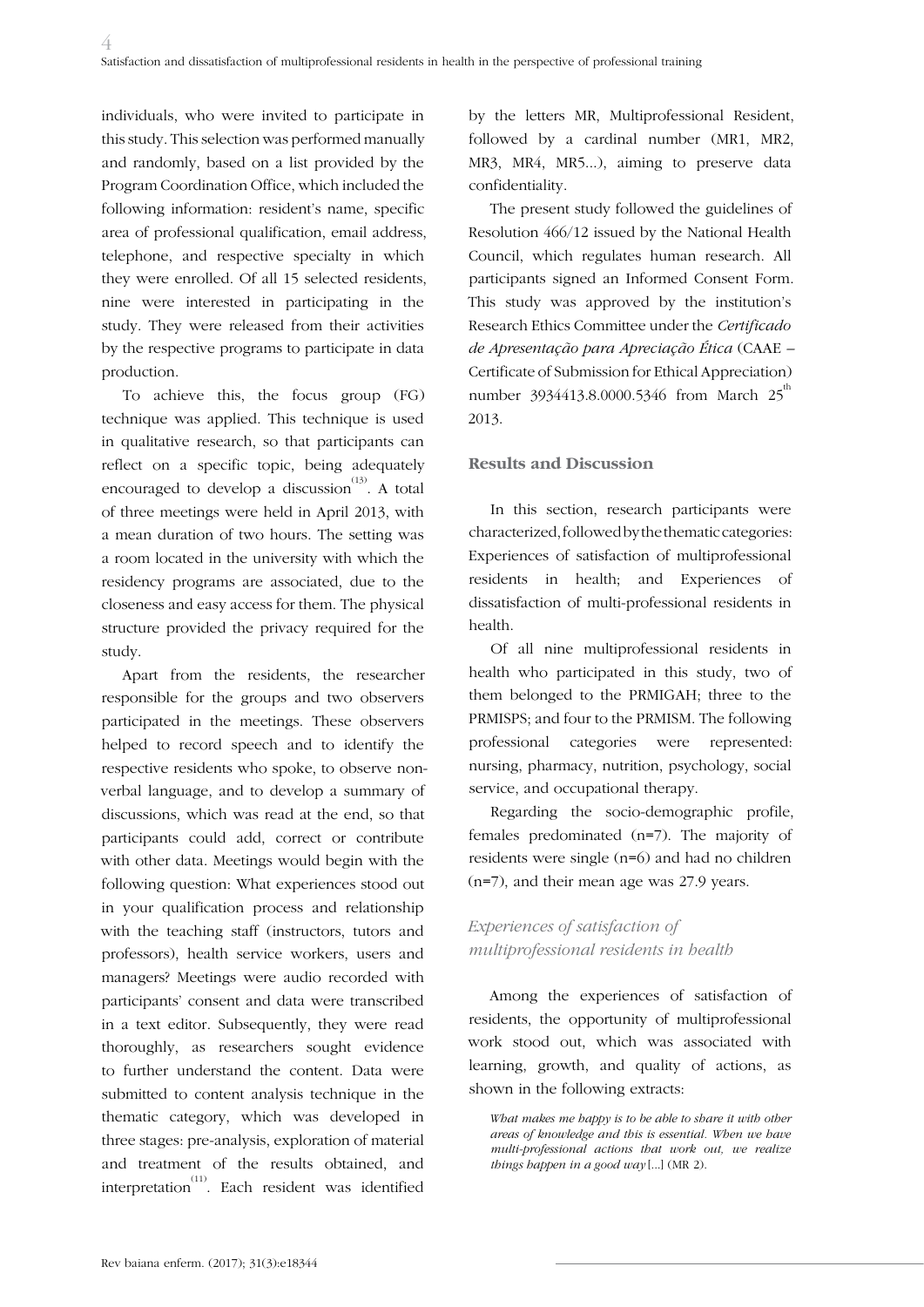*The great potential is to be able to coexist with other areas. We completely leave our [professional] environment and I think this brings a very important and very valuable lesson.* (MR 5).

The qualification process of residents occurs through work in an inter-disciplinary team, based on the interaction of professionals and sharing of knowledge. This process is positively felt by participants, representing the experiences of satisfaction. Thus, interdisciplinary work refers to an intense exchange among specialists who seek to integrate courses in the same project, promoting the ideas of reciprocity and mutuality that emphasize the shared production of meanings<sup>(14)</sup>.

Interdisciplinary work is not restricted to grouping professions together. There is team interaction through recognition of the other and another field of knowledge, dialogue, cooperation, horizontality of relationships, and coherence of actions towards converging objectives(15). Team actions, when based on these assumptions, enable experiences of satisfaction in the work routine, as residents do not consider themselves to be isolated individuals but rather professionals participating in a multi-professional body.

Professional competence has stood out as one of the priorities for health service management and the qualifying institutions in professional training<sup>(16)</sup>. In light of this, the multiprofessional residency in health is aimed at a health qualification that converges with the SUS principles and directives by bringing work and qualification closer together. The purpose is to bring changes to technical-service model through multi-disciplinarity, which enables practices that are closer the concepts of comprehensiveness and humanization of health care<sup> $(17)$ </sup>. Thus, interdisciplinarity represents one of the key proposals of residency programs, which explains the value given by residents.

Professional gratification occurs through residents' work and their commitment to users and the quality of their qualification process. This can be perceived in their speech:

*This growth is very gratifying indeed, especially for and through users. What we do, what we're doing now, is all for their benefit in the future.* (MR 3).

A study showed that the inclusion of multiprofessional residents in health teams enables an increase in one's capacity to resolve users' health problems. Residents provide support to health care and act positively through the plurality of knowledge, willingness to discuss cases and decision-making integrated among different professional categories<sup>(18)</sup>. Personal and professional satisfaction originates from the effort invested in work development. The process of symbolic reward foresees recognition by another person, who, in this case, is the user. This is evidenced as follows:

*Recognition from users is something that brings satisfaction. When they say "You're the one I want to talk to… That worked!", this is so cool!* (MR 6).

Work recognition is essential for workers' health improvement and mental balance<sup>(19)</sup>. It represents a key element in the subject-worker relationship, as it illustrates the importance of human relationships in the construction of personal identity. Workers and the value of what they do in the workplace can be constantly judged by others<sup>(20)</sup> and such judgment frequently determines many of their experiences of satisfaction and dissatisfaction.

Certain tasks are supported in immaterial actions, i.e. there is no production of tangible assets. As an example, the results of the work performed by service-oriented professions are known to be "invisible". In such cases, workers need the recognition of the value of their work $^{(19)}$ . This applies to health work, whose focus is the care or care management for human beings in their different life cycles and in distinct health and disease situations. Thus, residents emerge in the complexity of this work and have, in the recognition of the other and among the plurality of actions routinely developed, an important element of satisfaction. For this reason, workers prepare and engage themselves in their activities. Their actions need to promote the dynamics of exchange, aiming to enable individual and group goals to be achieved. This converges with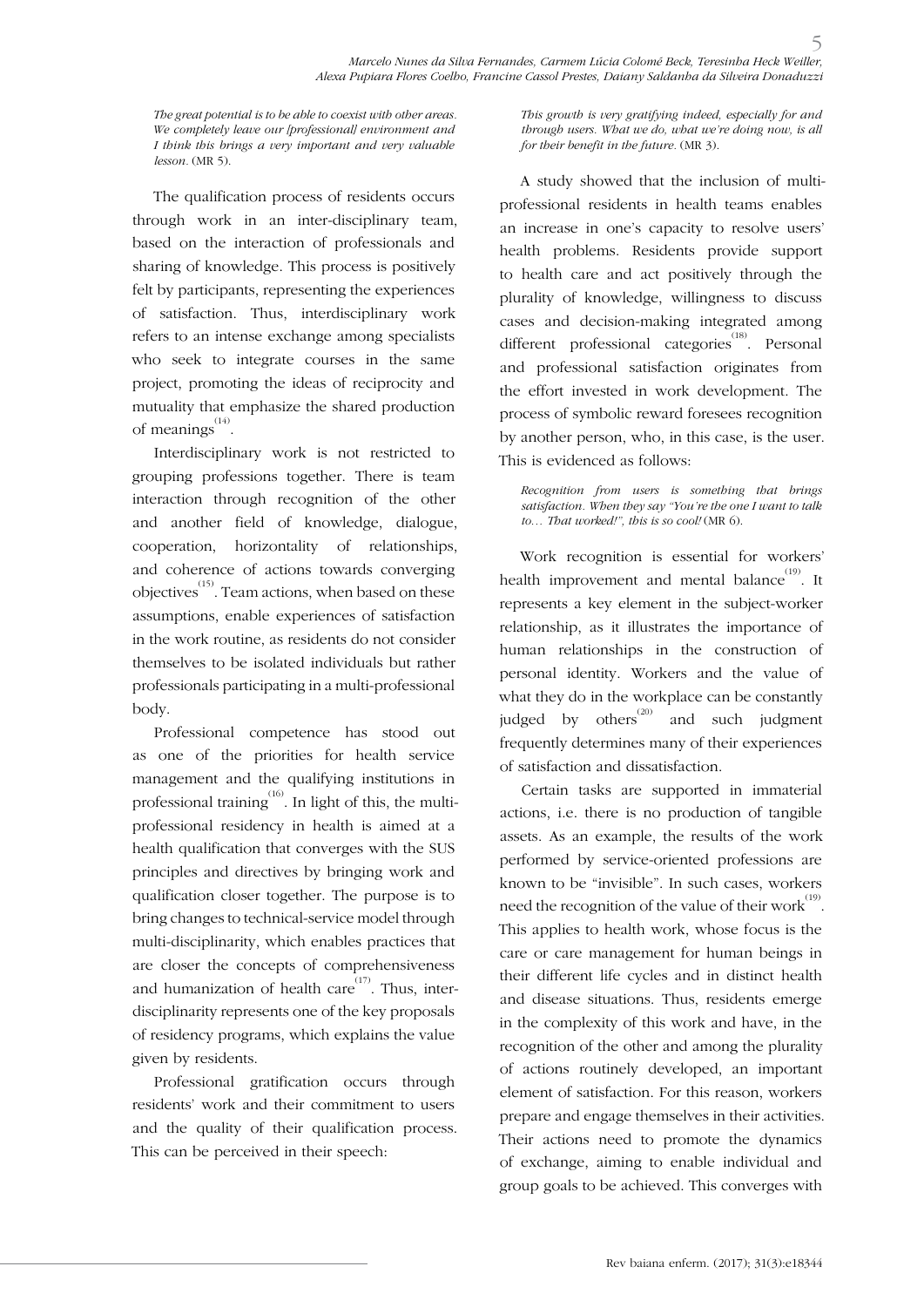the speech of residents, as they reported feeling satisfaction when:

*We are acknowledged for the difference we're making and for our work being worth it. This is very gratifying for me.* (MR 3).

*Someone calls us, asks for something, and knows that we're a point of reference for that action.* […] *This is so cool, it makes us feel important.* (MR 9).

A study conducted with health professionals showed that they consider the work of multiprofessional residents in health to be positive, as they emphasize the potential of such residents to strengthen health actions in the routine of units, especially as a result of health care interdisciplinarity, and comprehensiveness. Additionally, this study showed that residents seek relationships of partnership with team members to implement projects  $\frac{(18)}{18}$ . This converges with data from the present study and shows that multiprofessional residents in health seek to establish bridges of cooperation with the team, searching for their recognition.

The work environment is emphasized as a place to seek recognition. Thus, group work is not exclusively implemented according to norms, but it also requires feelings of commitment, responsibility, and experience  $^{(15)}$ . Reports from residents show not only their effort to be relevant in a health team, but also the satisfaction experienced when the expected recognition is received. Thus, professional achievement is understood as the experience of professional gratification and identification with the work performed, representing experiences of satisfaction in the routine of residents.

## *Experiences of dissatisfaction of multiprofessional residents in health*

Although routine experiences of satisfaction were identified, residents showed a set of situations responsible for opposing feelings. Among these situations, the difficulties associated with lack of communication in the health team stood out, as shown in the following report by MR1:

*Depending on where we are, there's a professional who wants us to do one thing, then another comes and wants us to do something else. This is humanly impossible!* 

The dissatisfaction of multi-professional residents in health was found to be connected to contradictory demands to which they were exposed. This was associated with the distinct ways in which each team performs health work management. In this sense, studies conducted with multi-professional residents and nursing residents state that they feel overloaded. Moreover, there are frequent complaints about the lack of autonomy, work overload, and feelings of low efficiency and productivity  $^{(21\text{-}22)}$ .

A study performed with health professionals showed that they perceive fragmentations in health actions caused by the lack of interaction and coherence in the work routine. This characteristic points to the difficulties that health teams find to turn their attention to the other (whether they are a user or colleague), seeking to connect actions<sup>(15)</sup>. In this context, the lack of interaction is associated with experiences of dissatisfaction and it requires flexibility and creativity in the health work process, which is permeated by the subjectivity of human actions.

Regarding the theoretical concepts supporting the proposal of the Residency Programs, the following managerial tools stood out: *Projeto Terapêutico Singular* (PTS – Singular Therapeutic Project), Expanded Clinic, Health Care Lines or Networks, and Matrix-based Support. The implementation of these tools is a challenge for residents, as it has not been adopted in routine work practices of health service teams:

*We never reach a consensus on what a matrix-based support is. How far have the residents got to meet this support? What strategy is this? Each person does it in a different way and only residents do it. How does this work?* (MR 6).

Matrix-based support is understood as the system in which two or more health teams share health intervention processes through the transformation of the traditional logic of the hierarchical health systems (referrals, counterreferrals, protocols, and regulation centers). Matrix-based support aims to establish horizontal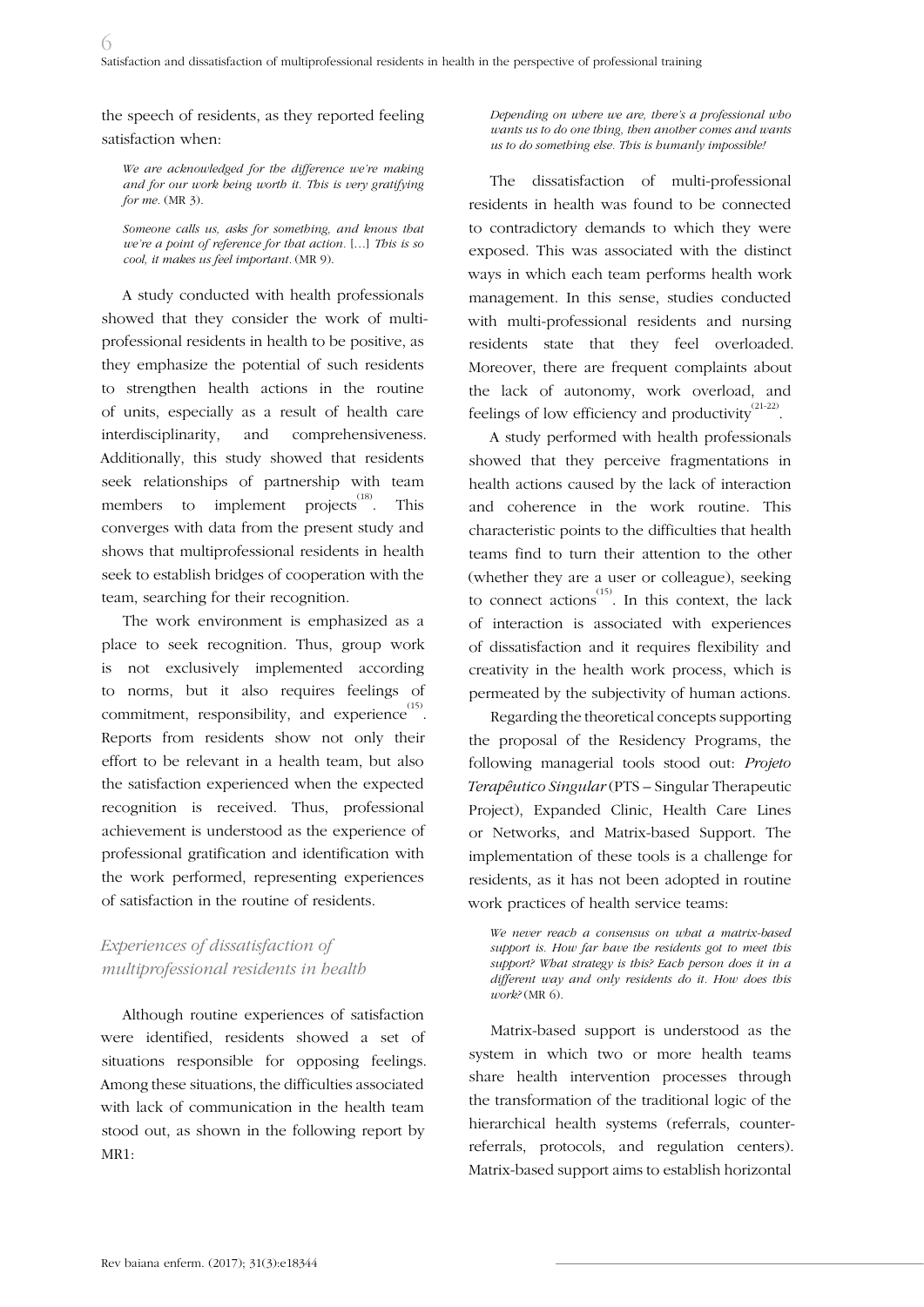interactions among services, with an integration of components and knowledge on different health care levels<sup>(23)</sup>. Multi-professional residents in health perceive the difficulties to operate such tools in their qualification and find obstacles to implement them with the health service team in which they are included.

Due to its own nature, health work is not performed independently, because professional groups cannot meet users' health requirements by themselves. In this sense, work presupposes the interaction between residents, management, and health service workers that perform in the context of residency, given the complexity and multiplicity of health requirements.

Another experience of dissatisfaction for multi-professional residents in health refers to the lack of time to perform professional and personal activities, due to the excessive program hours, as described below:

*When can we study? When can we produce something? When can we can submit an article to a journal?* (MR 2).

*Nobody can work for 60 hours for so long and manage to do the work we have to do, plus our studies, and the work process. It's hard!* (MR 5).

The Residency Programs surpasses the minimum number of hours required in traditional specializations that, in accordance with Resolution 1 issued on June  $8<sup>th</sup>$  2007 by the *Conselho Nacional de Educação* (CNE – National Education Council) and the *Conselho Nacional de Saúde* (CNS – National Health Council), must include at least 360 hours integrating teaching, service, and research and also requires the presentation of a Thesis Project<sup>(24)</sup>. Thus, the practical hours are the main characteristic that distinguishes the residency from the remaining professional qualification courses, as it is characterized as in-service qualification.

Feelings of distress and overload are aspects that cause suffering in the qualification process of residents, as they rarely meet all the demands attributed to them<sup>(9)</sup>. Data show that the limitations imposed by excessive working hours cause dissatisfaction among residents, as they cannot implement all plans and projects designed.

Multiprofessional residents in health also report that theoretical activities are fruitful, although restricted, due to the lack of interaction between theory and practice experienced by them, which is evidenced as follows:

*I think we could've had courses that met the needs we found during practice, because, honestly, there were some that were pretty much useless, while others were missing, in my opinion.* (MR 3).

This finding is in agreement with a recent study, performed with multiprofessional residents in health, which identified an increasing distance between the theory discussed in the courses and the reality experienced in the routine practice  $^{(10)}$ . Thus, the experience of dissatisfaction can be considered as common to other realities in the context of multiprofessional residencies in health.

Regarding qualification, multi-professional residents in health are expected to become capable of critically reflecting on their professional practice and working in an interactive way to resolve problems in different contexts of SUS health care, creating innovative alternatives aimed at the implementation of networks  $^{(10)}$ . To achieve this, residency qualification must be founded on the routine demands of practice. The reality of health services has to raise questions and concerns that can lead to reflection and, as a result, it must be permanently present in the theoretical qualification process.

Another aspect that causes multiprofessional residents in health to feel dissatisfied is the discontentment with the anticipation of activities and booking of activities that had not been previously agreed on:

*There's no commitment to what's been agreed on. Because we agreed that there'd be a meeting in 15 days and suddenly we receive an email in the middle of the afternoon or on Saturday morning… And we have other plans in our life* [...] (MR 2).

In Nursing Residency programs, some of the complaints of residents about work conditions were associated with lack of leisure time, which can increase physical, mental, and emotional exhaustion<sup>(21)</sup>. This context can be brought closer to the context of studies, as both show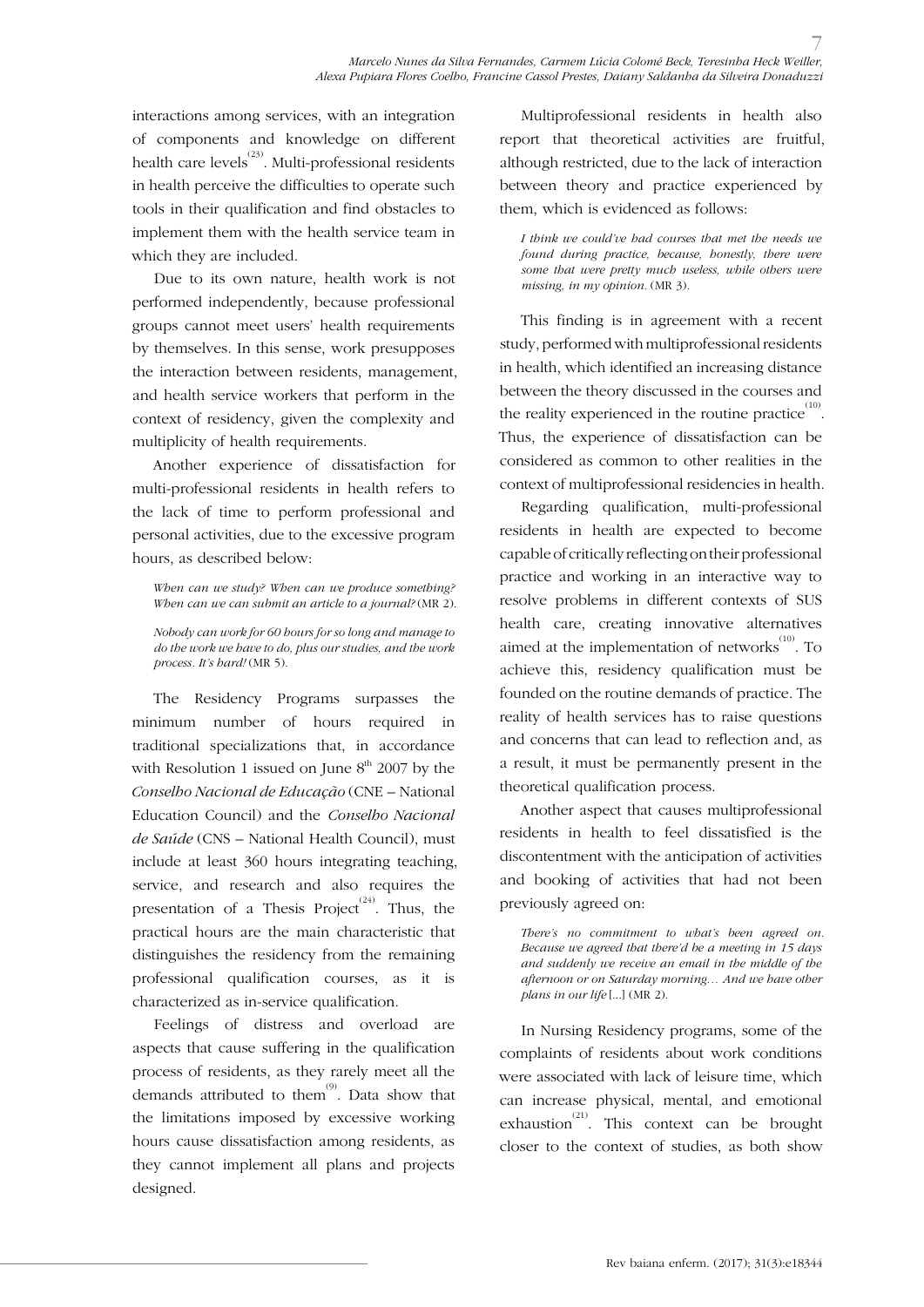work requirements that often overlap residents' willingness and personal plans.

Data on both categories reveal important elements of satisfaction and dissatisfaction in the workplace and qualification of residents, as they point to experiences of frustration and impotence. Professionals are known to intend to achieve personal and professional satisfaction and not to be seen as someone who passively executes tasks<sup>(25)</sup>. Thus, subjective tasks are essential in the formation of one's identity while professionals and in the construction of experiences of health in the qualification and work process.

Consequently, describing experiences of satisfaction and dissatisfaction is important to perceive the gaps and vulnerabilities existing in residency programs and to think about strategies to overcome them. Thus, models of multiprofessional residencies in health that enable residents to have full, humane, enriching, and transformative experiences can be structured. The impacts of these models can be found on the quality of health care provided by such professionals, the structuring of integrated and resolutive health services and, especially, their mental health.

In view of this situation, the participation of nursing in this challenge stands out, given its representativeness and action in multiprofessional residency programs in health. Nurses are professionals engaged in different actions that converge with the proposals of multiprofessional residency programs in health, such as continuing and permanent educational actions, qualification in health, and university extension. These tools can help to develop residency programs through the formation of bridges, partnerships, and joint actions.

In the present study, data originated from the focus group, who was found to be an adequate instrument for the objective of this study. However, the lack of interaction with other instruments is a limitation, given the restricted sources of evidence. Studies that associate different instruments of data production and theoretical and methodological frameworks can be performed, aiming to deepen some of the

questions discussed here. Thus, the need for new studies that can contribute with distinct instruments and perspectives to strengthen this theme is evidenced.

### **Conclusions**

The present study showed that the main experiences of satisfaction in the qualification and work process of residents were associated with sharing knowledge about the professional specialty and core, apart from the users' and services' professional gratification for the work performed. In contrast, experiences of dissatisfaction were associated with lack of communication and discontinuity of certain actions, work overload, excessive working hours, difficulty to integrate theory with practice in the courses, and anticipation of activities that had not been previously agreed on.

The results found in this study show that, although the process of qualification of residents brings satisfaction, participants experienced opposing feelings. To identify the experiences of satisfaction and dissatisfaction in the routine of residents can help programs to consider changes to their models, converging towards the acknowledgement of the residents' experience. In this context, nursing can contribute through the work of its professionals in residency programs. The results of the present study aim to raise the awareness of qualifying institutions, strengthening the planning of actions in health qualification, especially in the context of multiprofessional residencies.

#### **Collaborations:**

1. study conception, research project, and data analysis and interpretation: Marcelo Nunes da Silva Fernandes, Carmem Lúcia Colomé Beck and Teresinha Heck Weiller;

2. article writing and relevant critical review of intelectual content: Alexa Pupiara Flores Coelho and Francine Cassol Prestes;

3. approval of the final version to be published: Daiany Saldanha da Silveira Donaduzzi.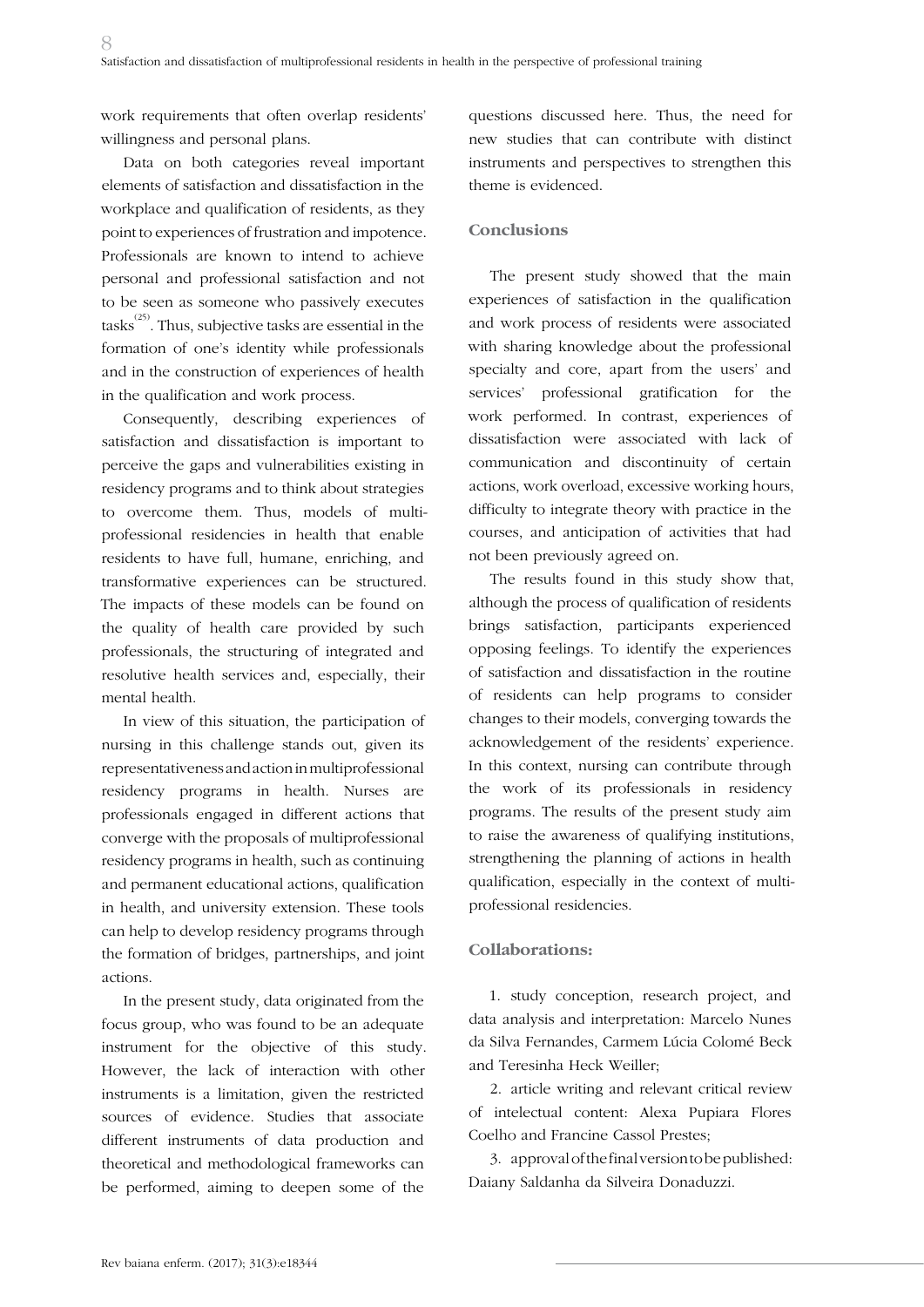### **References**

- 1. Brasil. Ministério da Saúde. Portaria n. 198/GM/ MS, de 13 de fevereiro de 2004. Institui a Política Nacional de Educação Permanente em Saúde como estratégia do Sistema Único de Saúde para a formação e o desenvolvimento de trabalhadores para o setor e dá outras providências Brasília; 2004 [Internet]. [Cited 2015 July 20]. Available from: http://dtr2001.saude.gov.br/sas/PORTARIAS/ Port2004/GM/GM-198.htm
- 2. Brasil. Ministério da Saúde. Ministério da Educação e Cultura. Portaria Interministerial n. 2.117, de 3 de novembro de 2005. Institui no âmbito dos Ministérios da Saúde e da educação, a Residência Multiprofissional em Saúde e dá outras providências. Brasília; 2005. [Internet]. [cited 2016 June 3]. Available from: http://portal.mec.gov.br/index.php?option=com\_ docman&view=download&alias=15207-port-2117- 03112005&Itemid=30192
- 3. Brasil. Ministério da Educação. Portaria Interministerial n. 45, de 12 de janeiro de 2007. Dispõe sobre a Residência Multiprofissional em Saúde e a Residência em Área Profissional da Saúde e institui a Comissão Nacional de Residência Multiprofissional em Saúde. Brasília; 2007. [Internet]. [Cited 2015 July 2]. Available from: http://portal.saude.gov.br/portal/arquivos/pdf/ portaria\_45\_2007.pdf
- 4. Brasil. Presidência da República. Casa Civil. Lei n. 11.129, de 30 de junho de 2005. Institui o Programa Nacional de Inclusão de Jovens – ProJovem, cria o Conselho Nacional da Juventude – CNJ e a Secretaria Nacional de Juventude; altera as Leis  $\hat{\text{n}}^{\text{a}}$ s 10.683, de 28 de maio de 2003, e 10.429, de 24 de abril de 2002; e dá outras providências. Brasília; 2005 [Internet]. [Cited 2012 Sept 13]. Available from: http://www.planalto.gov.br/ccivil\_03/\_Ato2004- 2006/2005/Lei/L11129.htm
- 5. Al Magbali MA. Factors that influence nurses' job satisfaction: a literature review. Nurs Manag [Internet]. 2015 [cited 2016 May 10];22(2):30-7. Available from: http://journals.rcni.com/doi/ pdfplus/10.7748/nm.22.2.30.e1297
- 6. Djordjevic D, Petrovic D, Vukovic D, Mihailovic D, Dimic A. Motivation and job satisfaction of health workers in a specialized health institution in Serbia. Vojnosanit Pregl [Internet]. 2015 [cited 2016 May 10];72(8):714-21. Available from: http://www.

doiserbia.nb.rs/img/doi/0042-8450/2015/0042- 84501500055D.pdf

- 7. Trindade LL, Bordignon M, Ferraz L, Amestoy SC. Professional satisfaction and quality of care in oncology: the vision of health professional. J res fundam care online [Internet] 2015 [cited 2016 May 15];7(2):2383-92. Available from: http://www.seer. unirio.br/index.php/cuidadofundamental/article/ view/3895/pdf\_1550
- 8. Bordignon M, Ferraz L, Beck CLC, Amestoy SC, Trindade LL. (In)satisfação dos profissionais de saúde no trabalho em oncologia. Rev Rene [Internet]. 2015 [cited 2015 May 15];16(3):398-406. Available from: http://www.periodicos.ufc.br/ index.php/rene/article/view/2811/2180
- 9. Fernandes MNS, Beck CLC, Weiller TH, Viero V, Freitas PH, Prestes FC. Suffering and pleasure in the process of forming multidisciplinary health residentes. Rev Gaúcha Enferm [Internet]. 2015 [cited 2016 June 5];36(4):90-7. Available from: http://www.scielo.br/pdf/rgenf/v36n4/1983-1447 rgenf-36-04-00090.pdf
- 10. Silva CT, Terra MG, Kruse MHL, Camponogara S, Xavier MS. Multi-professional residency as an intercessor for continuing education in health. Texto Contexto Enferm [Internet]. 2016 [cited 2016 June 12];25(1):e2760014. Available from: http://www.scielo.br/pdf/tce/v25n1/en\_0104- 0707-tce-25-01-2760014.pdf
- 11. Bardin L. Análise de conteúdo. Lisboa: Edições; 2011.
- 12. Universidade Federal de Santa Maria. Projeto do Programa de Residência Multiprofissional Integrada em Sistema Público de Saúde. Santa Maria [Internet]; 2009 [cited 2012 Aug 30]. Available from: http://www.ufsm.br/prpgp/
- 13. Donaduzzi DSS, Beck CLC, Weiller TH, Fernandes MNS, Viero V. Grupo focal y análisis de contenido en investigación cualitativa. Index Enferm. 2015;24(1-2):71-5.
- 14. Maia DB, Sousa ETG, Gama RM, Lima JC, Rocha PCF, Sassaki Y. Atuação interdisciplinar na Atenção Básica de Saúde: a inserção da Residência Multiprofissional. Sau & Transf Soc [Internet]. 2013 [cited 2015 June 24];4(1):103-10. Available from: http://www.redalyc.org/pdf/2653/265325753017. pdf
- 15. Silva EM, Moreira MCN. Health team: negotiations and limits of autonomy, belonging and the acknowledgement of others. Ciênc Saúde Coletiva